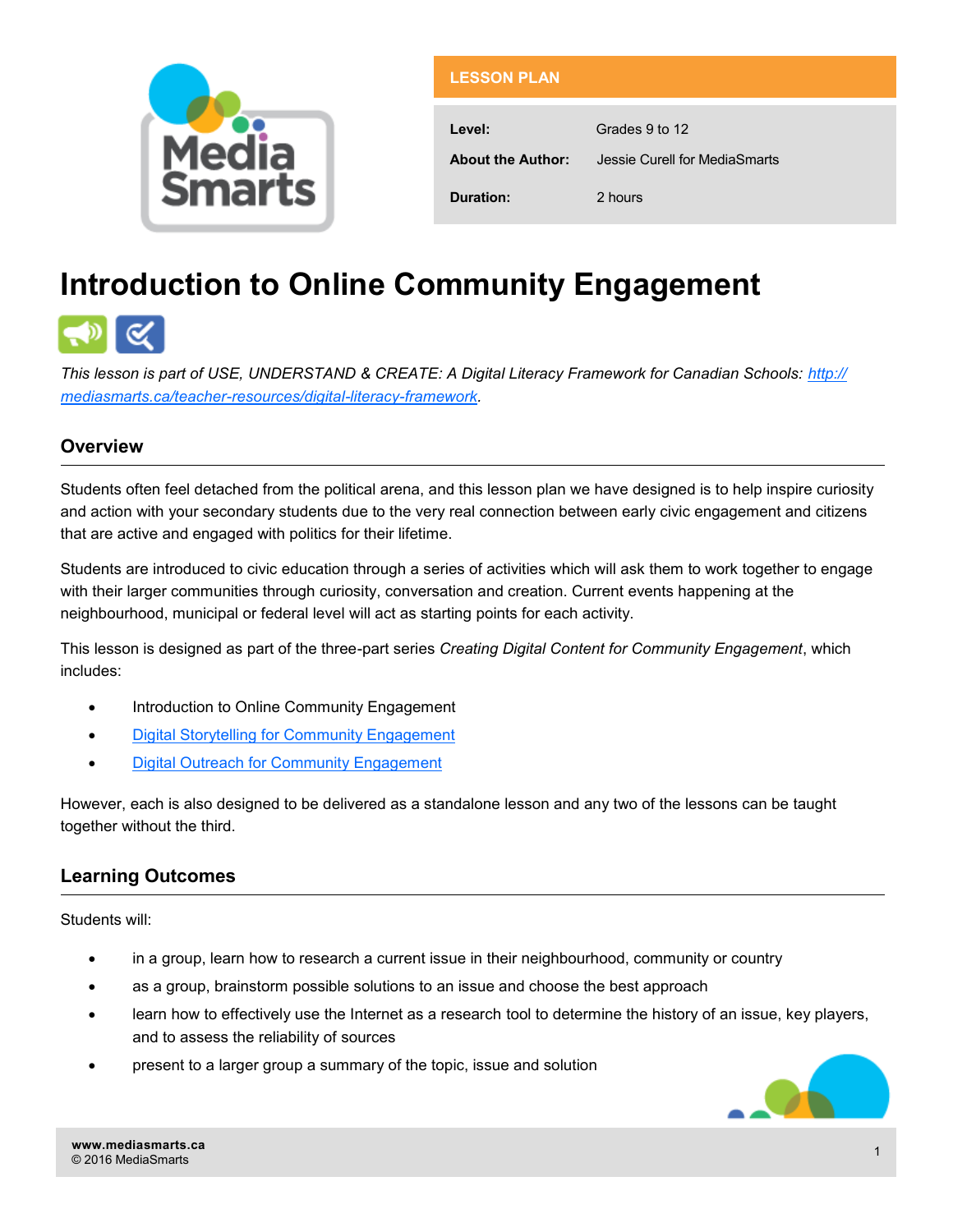## **Preparation and Materials**

Review the following backgrounders:

- *Wikipedia in the Classroom: Teaching students about information authentication*
- *Tips on Authenticating Information* [\(http://mediasmarts.ca/internet](http://mediasmarts.ca/internet-mobile/authenticating-information)-mobile/authenticating-information)

Prepare to distribute the following handouts:

- *Community Engagement Activity*
- *Community Engagement Project*
- *Community Engagement Pitch*
- *Tip Sheet: How to Search the Internet Effectively*

### **Procedure**

### **Activity 1: Do you Consider Yourself Politically Involved?**

*This activity is designed to help answer the question asked by students: "Why should I care or be involved in the political world, especially because I am not legally eligible to vote yet?"*

Start by asking students to raise their hands if they consider themselves politically active. (Likely relatively few hands will go up.) Ask what they consider the term "politically active" to mean: most will likely suggest being part of organized electoral politics or in an offline activist group. After a few students have volunteered their definitions, distribute the handout *Community Engagement Activity* and have students complete it. As a class, go through each of the 5 categories and have one student speak to their experience in each:

- 1. Online (posting on Facebook, writing a blog)
- 2. In-person activities (discussion at the dinner table)
- 3. Civic engagement (volunteering)
- 4. Activism (petitioning)
- 5. Formal politics (joining a political party, donating to a candidate)

Prompt student reflection with questions like:

- What was the issue you were involved with and how did you get initially involved? Was there someone who invited you to participate or did you discover the issue/cause independently?
- Are you currently involved with the same cause or a different one?
- What was your experience like? Did you find it effective or a satisfying experience?
- In your opinion, how effective are the different categories?
- With the shift in politics to more and more online forums and outlets, do you think there is still value in the face-to-face participation?
- What are the advantages to the on and offline methods?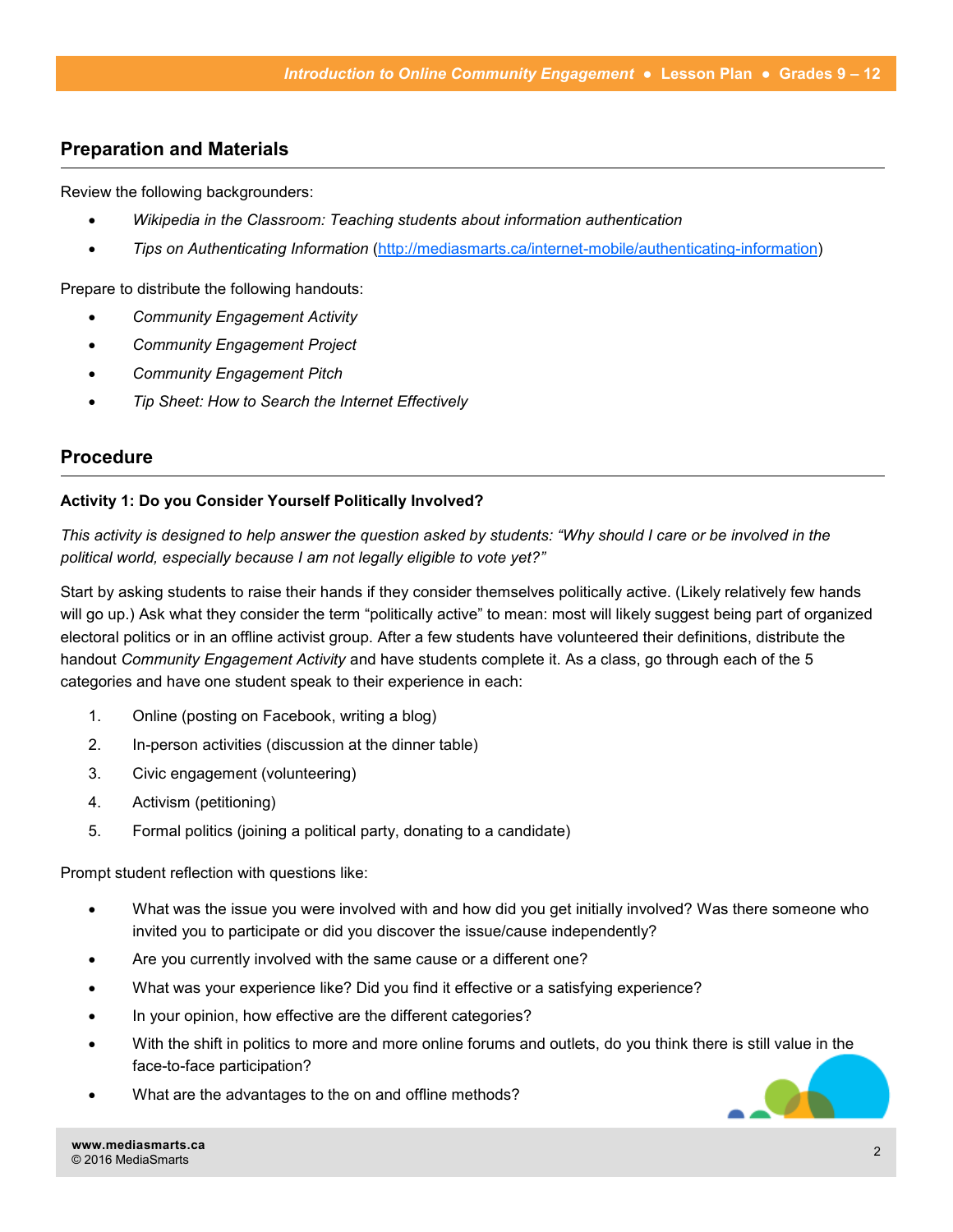### **Activity 2: What do YOU Care About?**

Have the class brainstorm a variety of different issues that concern them at the school, community, provincial/territorial or federal level. Write your list on the board.

Distribute the handout *Community Engagement Project* and divide the class into groups of 3 to 5 students. Each group will research **one** of the topics they have brainstormed (do not allow more than one group to do each topic). Distribute the tip sheet *How to Search the Internet Effectively* to help them find accurate and relevant information.

### **Activity 3: What are You Going to Do About It?**

Now have the groups brainstorm possible solutions or their opinion to this current event or challenge. Ask them to consider: what is your ultimate goal and how can you achieve this goal?

Tell students to make sure their goals are realistic (for example: raising public awareness, getting a certain number of signatures for a petition, creating a concrete change, influencing public policy, etc.) and to refer to the *Community Engagement Activity* handout to be reminded of the variety of methods we can engage with political issues on and offline.

### **Activity 4: Project Presentation**

In the form of a "Pitch", each group will have 5 minutes to present to the class:

- an overview of the topic
- why they chose the topic
- the current challenge this event faces
- what solution or action for improvement the group proposes for this topic

Following each pitch, each of the other groups should give at least one piece of constructive feedback.

### **Assessment/Evaluation**

If the lesson is being delivered as part of the larger unit, you may deliver formative feedback on their research and their pitch. If this lesson is being delivered on its own, you may evaluate students using the *Community Engagement Project*  rubric.

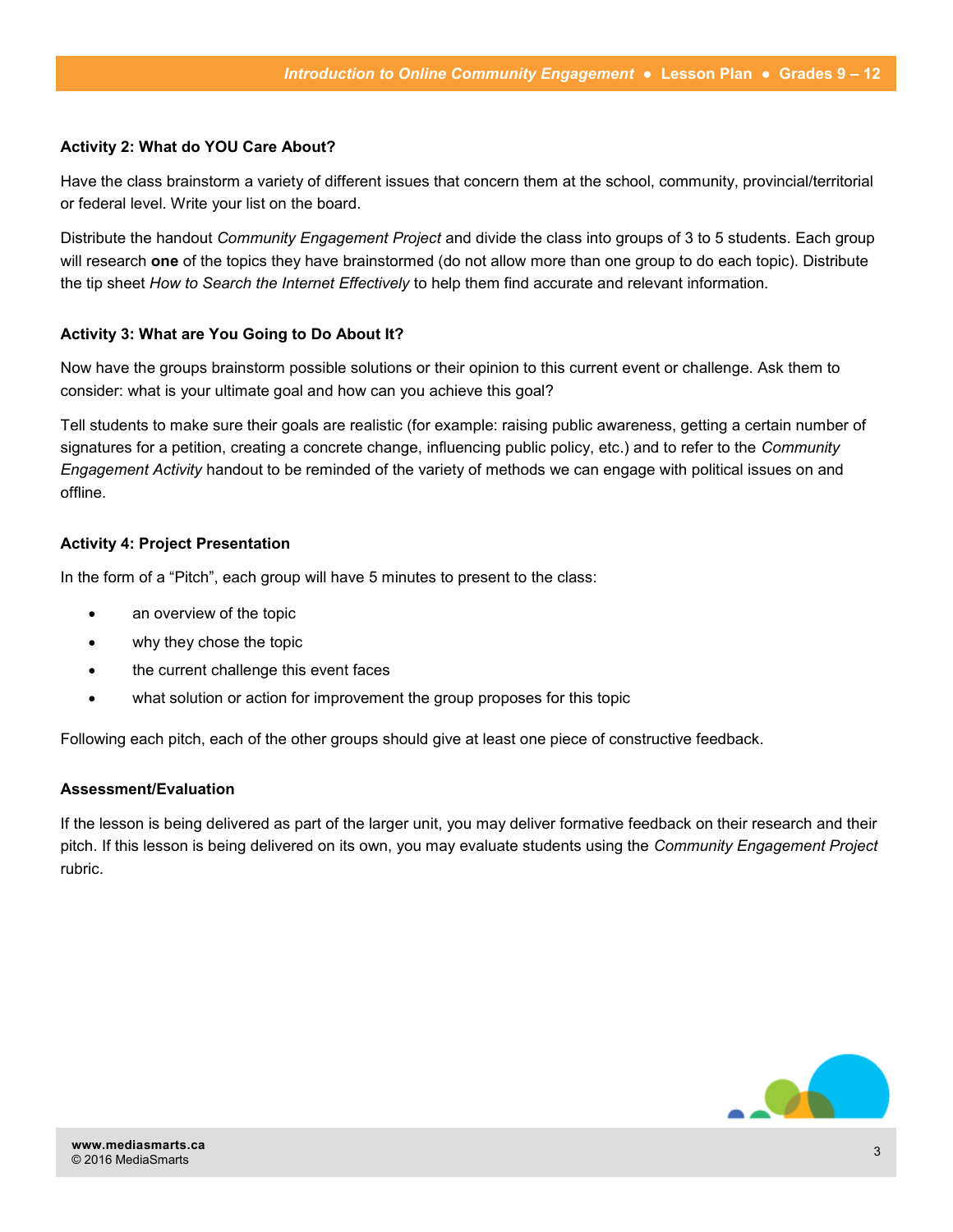# **Wikipedia in the Classroom: Teaching students about information authentication**

*Discussions with teachers about the Internet in the classroom often come back to a particular refrain: "Students just don't know how to do research anymore; all they use is Google and Wikipedia."*

It's certainly true that students need to learn better research skills: in my own time as a teacher, I was frequently amazed to see supposed "digital natives" who did not have the slightest clue how to do a Boolean search, how to judge the likely usefulness of a Google hit before clicking on it, or even how to open links in a new page so they wouldn't have to navigate back to Google if it didn't pan out.

Forbidding students from using Wikipedia, though, is a bit like telling them not to use the library. In fact, Wikipedia is a lot like a library: it has a lot of different things in it, assembled by a variety of people from a variety of sources; some of them are useful, some less so. We don't forbid students from using the library; instead we teach them how to find what they need there, and to judge whether a source is useful and reliable.

Henry Jenkins, Head of Comparative Media Studies at Massachusetts Institute of Technology (MIT), suggests that learning to use *Wikipedia* is a good way for students to acquire what he calls *New Media Literacies*, particularly those termed Collective Intelligence (collaborating with others in creating, obtaining and judging information), Judgment (assessing the reliability and usefulness of information), Networking (finding, synthesizing and spreading information) and Negotiation (moving between different contexts, formats and communities.)[1]

The main concern teachers have with Wikipedia, of course, is its reliability. It's true that because of its open structure, Wikipedia is susceptible to error – but in practice it seems to be less so than one might expect. In fact, a well-known article in the magazine *Nature* found it to be on a par with the *Encyclopedia Britannica* in its science articles. Roy Rosenzweig, Professor of History and New Media at George Mason University, found it was about as accurate as Microsoft's professionally-developed *Encarta* encyclopedia and compared well to the prestigious *American National Biography Online*.[2] More importantly, the problems Rosenzweig finds with Wikipedia – its articles often favour lively detail over historical significance, they adopt a post of neutral objectivity rather than reflecting the ongoing debates among historians – are common to all tertiary texts such as encyclopedia. In effect, Rosenzweig is saying that Wikipedia is no worse as a source than a high school history textbook, most of which share similar flaws.

While the problem of reliability should not be ignored, Wikipedia can be used to teach students to be critical readers. As a consequence of its openness, Wikipedia offers many ways to judge the reliability of its articles. To begin with, any Wikipedia user who is concerned about the quality of an article can place a cleanup banner, for instance, that the tone of the piece may not be fully neutral, that it may lack corroborating sources, or that the author or a contributor to the article may have a conflict of interest with its subject. In this way Wikipedia is no different from any other source (particularly any online source), in that it must be approached critically and skeptically.

Wikipedia has a number of other features for judging the reliability of an article, though they are less obvious than the cleanup banners. For instance, almost every *Wikipedia* article is rated based on its accuracy, completeness and style. These ratings follow a somewhat eccentric scale from Stub (a basic description, meant to be expanded) to Start (more developed than a stub, but lacking in outside sources) and ascending to C, B, GA ("good article") status to A; Wikipedia recommends that only articles with a GA status or better be used in serious research. Articles can also be nominated for "Featured Article" status on the grounds of being "professional, outstanding, and thorough; a definitive source for encyclopedic information." (A guide to this rating scale can be found at [http://en.wikipedia.org/wiki/](http://en.wikipedia.org/wiki/Wikipedia:Version_1.0_Editorial_Team)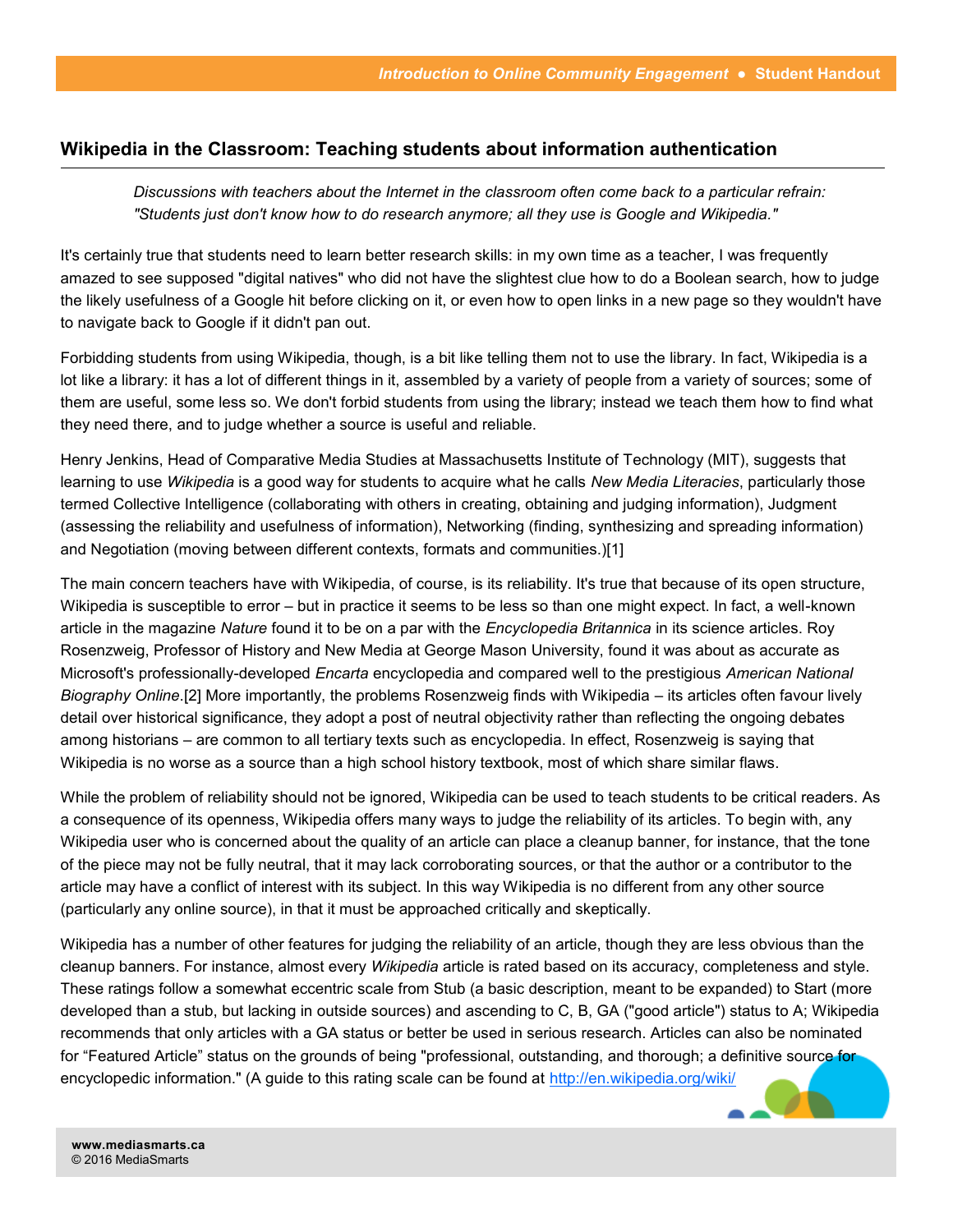[Wikipedia:Version\\_1.0\\_Editorial\\_Team.](http://en.wikipedia.org/wiki/Wikipedia:Version_1.0_Editorial_Team)) These ratings are found on the article's Discussion page, accessible through one of the tabs at the top of the page.

Another useful tab for verifying reliability is the one leading to the History page. This page summarizes all of the edits that have been made, allowing a reader to see the changes that have been made to the article since its creation.

Aside from teaching students to check the reliability of articles, teachers can introduce students to the idea that knowledge is not a fixed body of facts but rather is constantly evolving – and students can be part of that evolution. Using the Edit tab, which is the source of *Wikipedia*'s fame, teachers can have students edit an article with the aim of raising its rating.

Using Wikipedia in the classroom has its challenges and it, like any encyclopedia, should never be a student's only source. Its flaws, though, highlight issues that students will encounter with even the most authoritative sources, and provide a unique opportunity to teach students to view all sources of information critically.

MediaSmarts has recently created a resource aimed at helping teachers integrating Wikipedia into the classroom. *[Taming the Wild Wiki](http://mediasmarts.ca/lessonplan/taming-wild-wiki-lesson)*, a lesson for students in grades 7-9, helps teachers incorporate Wikipedia into their classrooms and teaches students how to use it in an effective and responsible way.

- 1 Jenkins, Henry. *What Wikipedia can Teach us About the new Media Literacies (part one)*. June 26, 2007. [<http://henryjenkins.org/2007/06/](http://henryjenkins.org/2007/06/what_wikipedia_can_teach_us_ab.html) what wikipedia can teach us ab.html>
- 2 Rosenzweig, Roy, *Can History be Open Source? Wikipedia and the Future of the Past.* Center for history and new media.1999. <[http://](http://chnm.gmu.edu/essays-on-history-new-media/essays/?essayid=42) chnm.gmu.edu/essays-on-history-new-[media/essays/?essayid=42>](http://chnm.gmu.edu/essays-on-history-new-media/essays/?essayid=42)

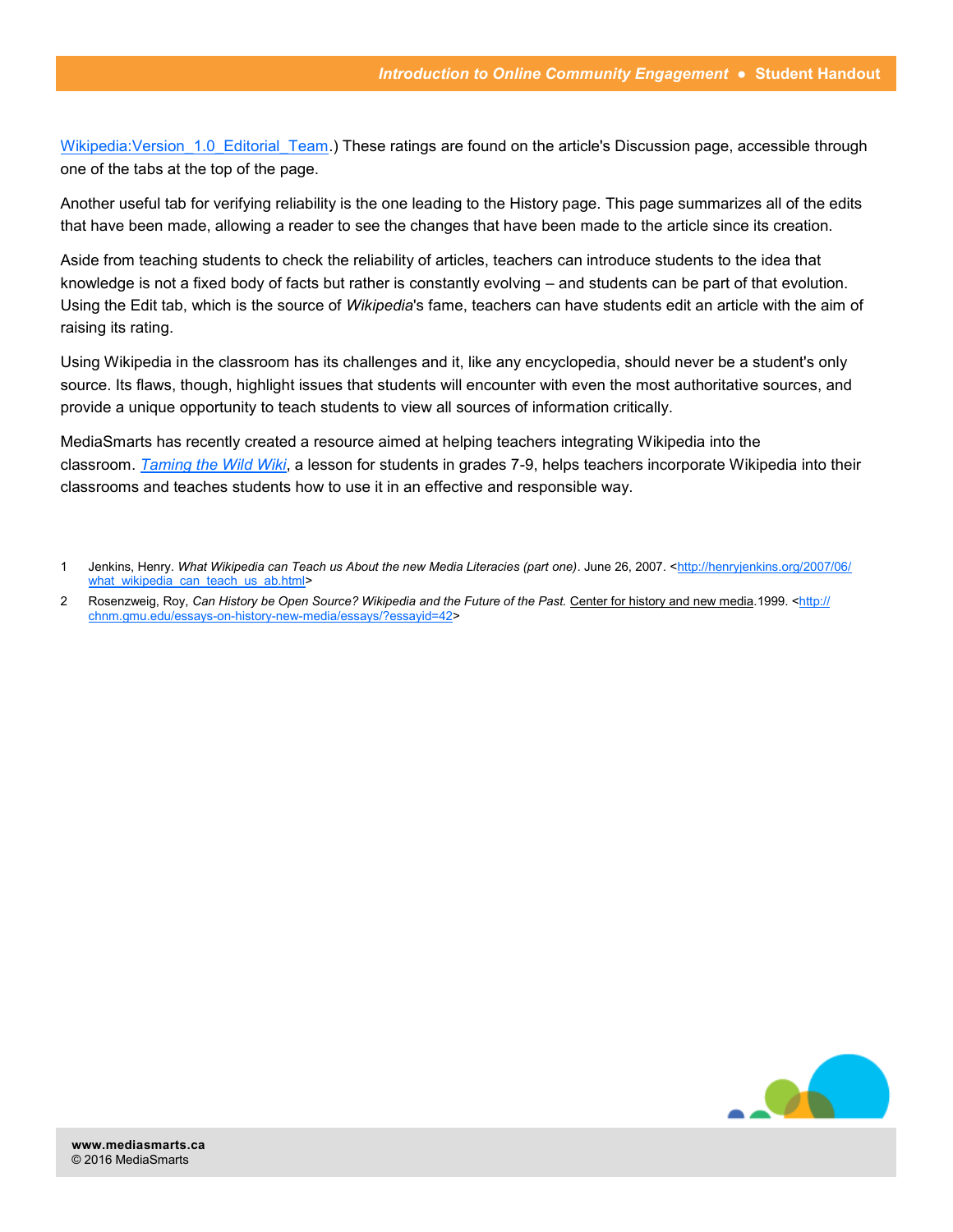# **Community Engagement Activity**

Put a check in the box next to any of the activities listed below that you've done.

- 1. The Twittering Classes: Online Discussion
	- $\Box$  I circulated or reposted political information on social networking sites such as Facebook and Twitter
	- $\Box$  I used email or instant messaging to discuss societal/political issues
	- $\Box$  I blogged about a political issue
	- $\Box$  I participated in an online group about societal/political issues
- 2. Somethin' to Talk About: OffLine Discussion
	- $\Box$  I discussed a societal/political issue face-to-face or on the phone
	- $\Box$  I wrote a letter to the editor about a political issue
	- $\Box$  I made a public speech on a political issue
	- $\Box$  I organized a public event or meeting about politics
- 3. Taking It to The Streets: Activism
	- $\Box$  I signed a petition
	- $\Box$  I boycotted/"buycotted" a product
	- $\Box$  I was part of a protest
- 4. Community Revival: Civic Engagement
	- $\Box$  I worked with others on an issue in my community
	- $\Box$  I was active in a group or organization
	- $\Box$  I donated to a societal/political cause
	- $\Box$  I did volunteer work
- 5. In the System: Formal Engagement
	- $\Box$  I contacted an elected official about an issue that concerns me
	- $\Box$  I attended a political meeting
	- $\Box$  I volunteered in an election
	- $\Box$  I donated to a political party or candidate
	- $\Box$  I am or have been a member of a political party

(Adapted, with permission, from the checklist *Political Participation Activities* created by Samara Canada.)

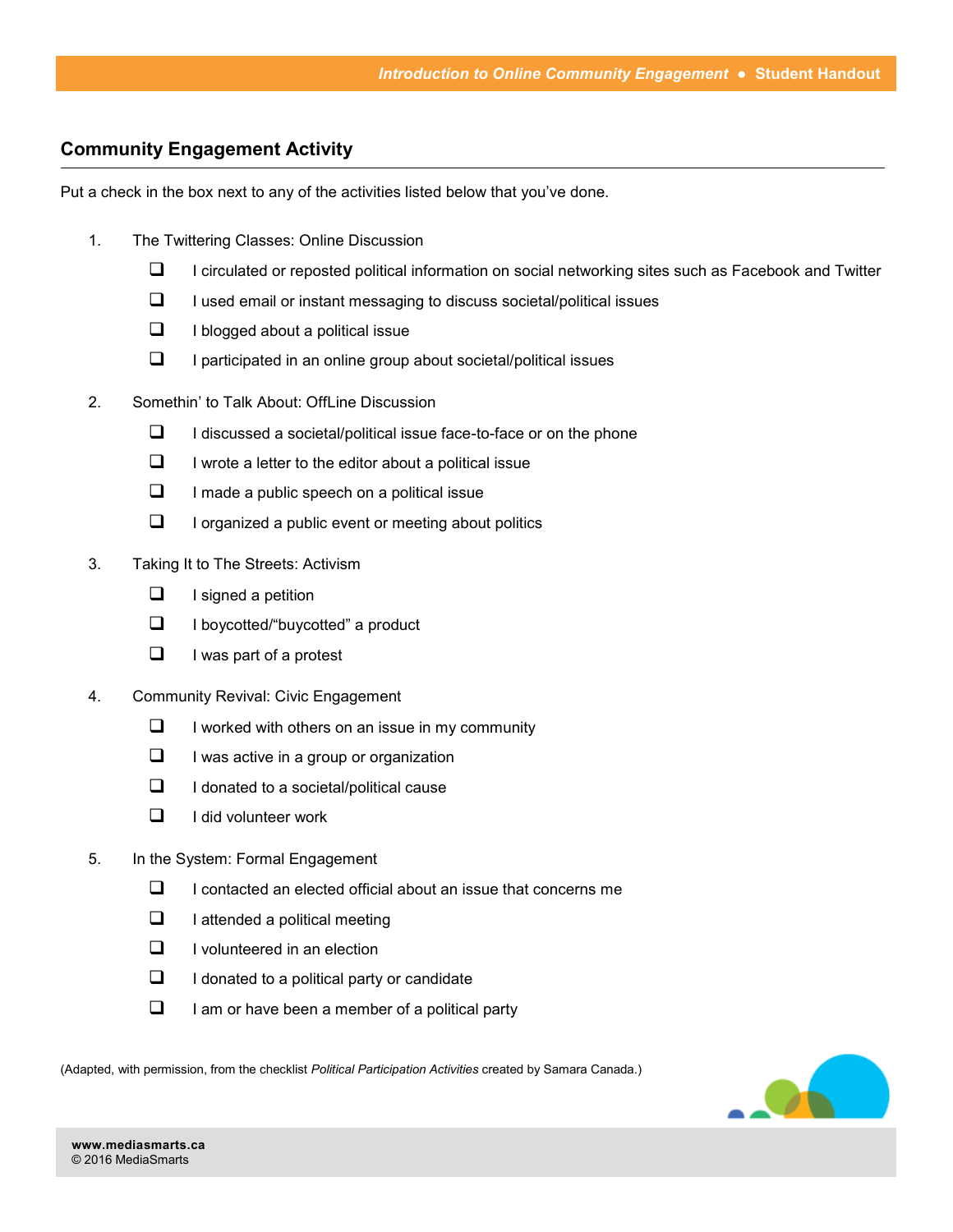# **Community Engagement Project**

Topic:

Group members:

List 3 sites used for research:

1.

2.

3.

If you could interview someone knowledgeable about this issue in your community, who would it be?

What is the background or history to this story? Draw out a timeline of the events on separate paper.

Who are the key players?

If there is a major obstacle that you can identify, what is it?

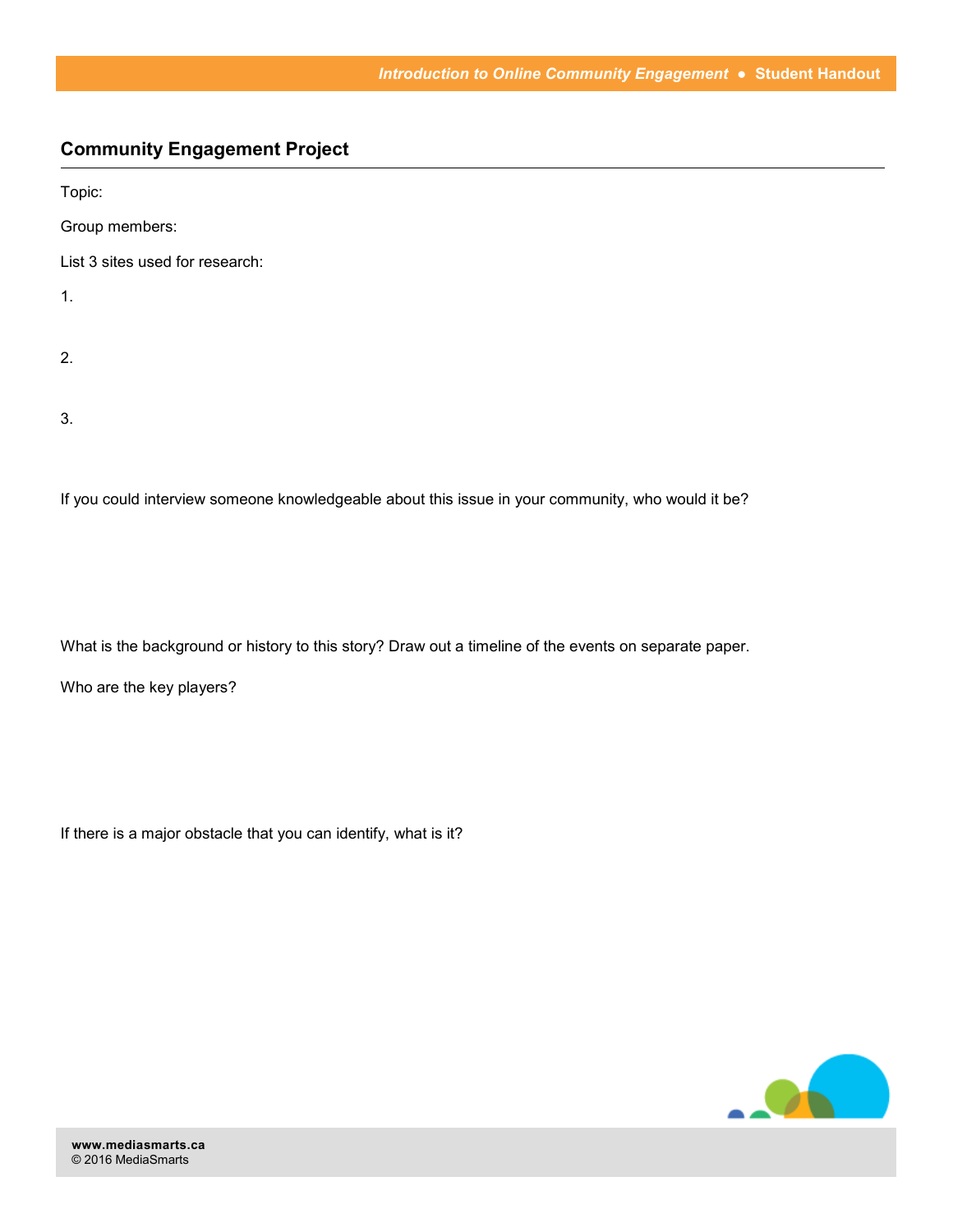# **Community Engagement Pitch**

In the form of a "Pitch", each group will have 5 minutes to present to the class:

- an overview of your topic
- why you chose your topic
- the current challenge this event faces
- what solution or action for improvement your group proposes for this topic

Your group will also give at least one piece of constructive feedback following each of the other groups' pitches.

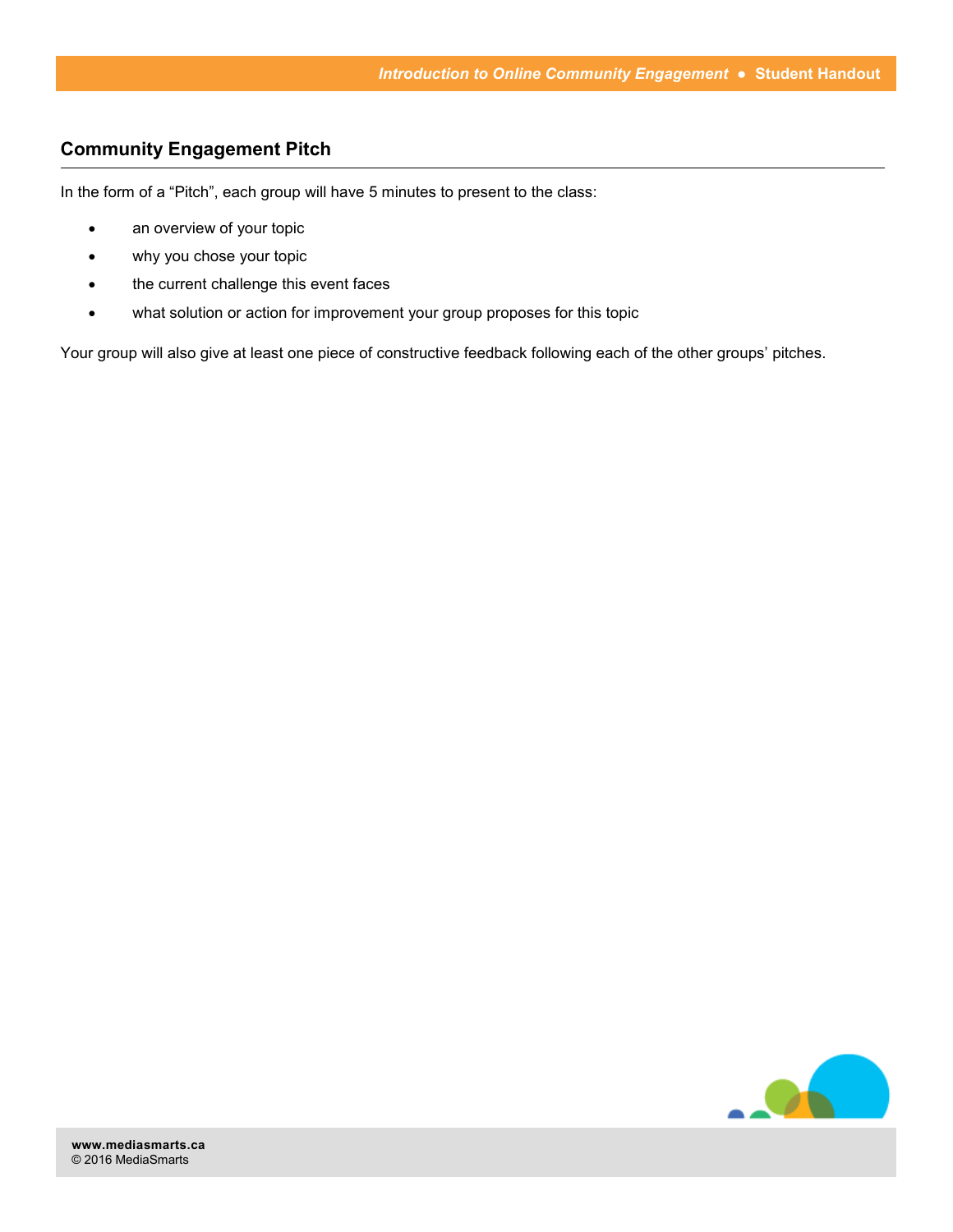# **How to Search the Internet Effectively**

### **Search Engines**

Internet search sites can search enormous databases of Web pages, using titles, keywords or text. You can maximize the potential of search engines by learning how they work, and how to use them quickly and effectively.

The challenge is to ask your question the right way, so that you don't end up overwhelmed with too many search results, underwhelmed with too few, or simply unable to locate the material that you need. As with most skills, practice makes perfect!

### **Getting Started**

Before doing a search, it's important to define your topic as completely and succinctly as possible. Write down exactly what information you're looking for, why you're looking for it, and what you're not looking for. This will help you to discover the best keywords for your search.

### **Keywords**

With the exception of search engines such as AskJeeves.com, which will take questions in the form of actual queries, most work best if you provide them with several keywords. So how do you determine which keywords will work best?

Most users submit 1.5 keywords per search, which is not enough for an effective query - the recommended maximum is 6 to 8 carefully chosen words, preferably nouns and objects. (Search engines consider articles and pronouns clutter.) Avoid verbs, and use modifiers only when they help to define your object more precisely - as in "feta cheese" rather than just "cheese."

Now you have your keywords. How do you enter them into the search engine?

### **Use of Phrases**

Your most powerful keyword combination is the phrase. Phrases are combinations of two or more words that must be found in the documents you're searching for in the EXACT order shown. You enter a phrase - such as "feta cheese" into a search engine, within quotation marks.

Some searches provide specific options for phrases, while others don't allow them at all; but most will allow you to enter a phrase in quotation marks. Check the "Help" files of the search engine you're using to be sure what it accepts.

### **Punctuation and Capitalization**

Most search engines are insensitive to case: you can type your queries in uppercase, lowercase, or a mix of cases. If you use lowercase, most engines will match on both upper and lower case; so for general searches, lowercase is the safest form to use.

Not all search engines handle punctuation the same way. When in doubt, consult the "Help" file.

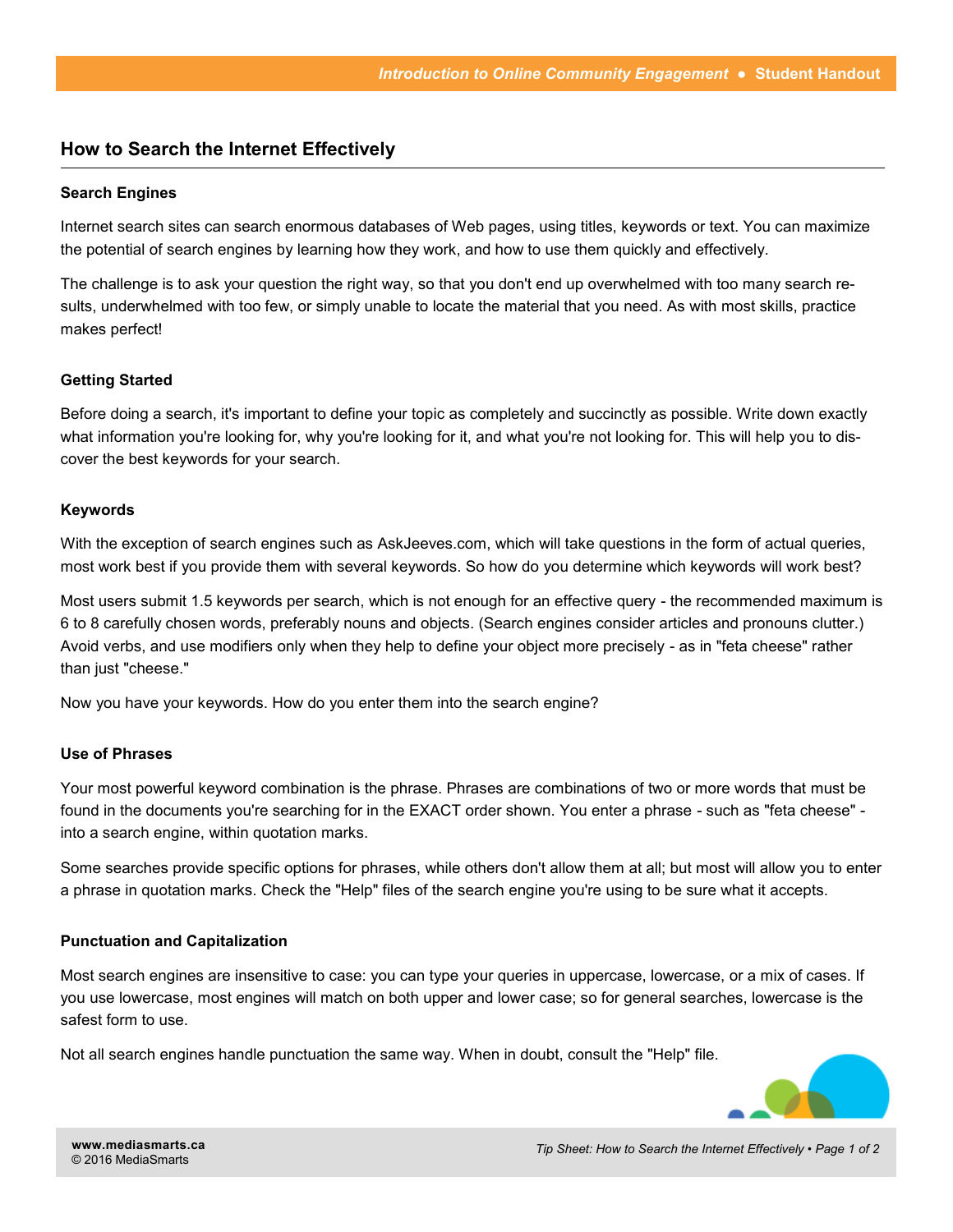### **Boolean Basics**

"Boolean" searching (named after George Boole, the 19th-century mathematician who founded the field of symbolic logic) is a powerful technique that can narrow your search to a reasonable number of results, and increase the chance of those results being useful. Boolean searches are simple to learn and tremendously effective. The three most commonly used Boolean commands (or "operators") are AND, OR and AND NOT.

**AND** means "I want only documents that contain both/all words." For instance, the search "London" AND "Big Ben" AND "Buckingham Palace" AND "Trafalgar Square" would return only documents that contained all four keywords or phrases. AND is the most frequently used Boolean command.

**OR** means "I want documents that contain either word; I don't care which." The query "London" OR "Big Ben" OR "Buckingham Palace" OR "Trafalgar Square" would return all documents that contained even one of these four keywords or phrases. Use OR to string together synonyms; be careful about mixing it with AND.

**AND NOT** means "I want documents that contain this word, but not if the document also contains another word." The query "London" AND "Big Ben" AND NOT "Buckingham Palace" would return documents that include London and Big Ben, but not those that also include Buckingham Palace. Remember that AND NOT only applies to the word or phrase that immediately follows it.

Most search engines support the AND NOT command. It is sometimes called BUT NOT or NOT, and is sometimes indicated by placing a minus sign (-) before the term or phrase to be removed. (Check the search tips of the engine you're using to see which form of AND NOT it accepts). Before you apply AND NOT, see what results you get from a simpler search. AND NOT is a great way to weed out results you don't want, such as pornography.

### **Quick Tips**

- Use nouns as query keywords. Never use articles ("a," "the"), pronouns ("he," "it"), conjunctions ("and," "or") or prepositions ("to," "from") in your queries
- Use 6 to 8 keywords per query
- Where possible, combine keywords into phrases by using quotation marks, as in "solar system"
- Spell carefully, and consider alternate spellings
- Avoid redundant terms
- Check the "Help" function of the particular search engine you're using, since they all have their own quirks and preferences

A successful Internet search can take several tries. But remember: it's estimated that there are between 200 and 800 million documents online - with no master system for organizing this information! No wonder effective searches take knowhow, patience and ingenuity.

To find out about more about search engines, check out [Search Engine Watch.](http://searchenginewatch.com/) This site has the latest information about the best search engines available, searching tips, and much more.

Source: Search Tutorial: Guide to Effective Searching of the Internet by the WebTools Company. Republished with permission.

The information in this document has been extracted from the complete version of Search Tutorial: Guide to Effective Searching of the Internet, which *was researched, written and maintained by The WebTools Company, of VisualMetrics Corporation.*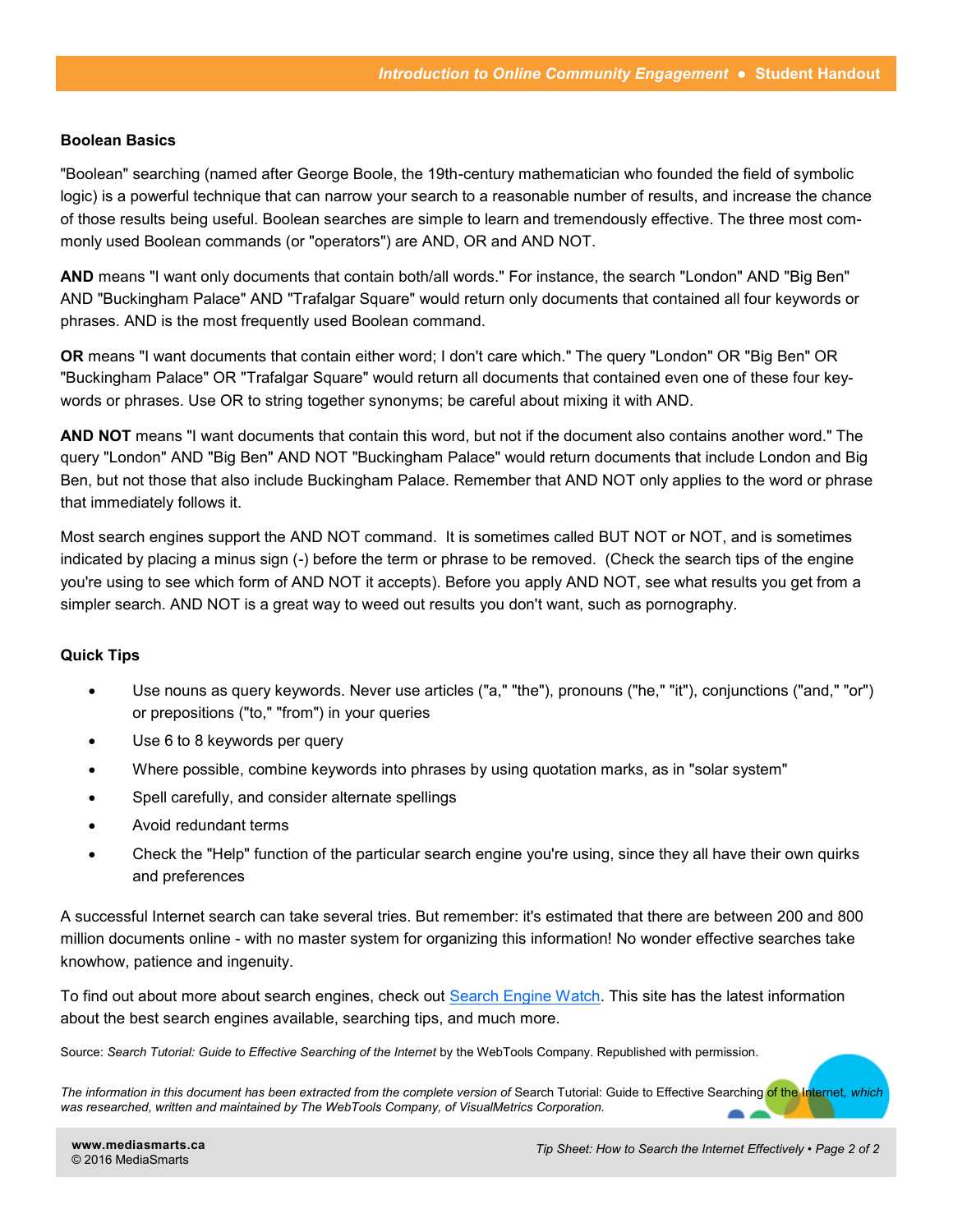# **Task Assessment Rubric: Community Engagement Project**

|                                                                                                                                                                                                                                                                                                                                                                                                         | <b>Learning Expectations</b>                                                                                                          | <b>Achievement</b> |
|---------------------------------------------------------------------------------------------------------------------------------------------------------------------------------------------------------------------------------------------------------------------------------------------------------------------------------------------------------------------------------------------------------|---------------------------------------------------------------------------------------------------------------------------------------|--------------------|
| <b>Use</b>                                                                                                                                                                                                                                                                                                                                                                                              | <b>Community Engagement:</b>                                                                                                          | Insufficient (R)   |
| Skills and competencies that fall under<br>"use" range from basic technical know-<br>how - using computer programs such<br>as word processors, web browsers,<br>email and other communication tools -<br>to the more sophisticated abilities for<br>accessing and using knowledge re-<br>sources such as search engines and<br>online databases and emerging tech-<br>nologies such as cloud computing. | use social media and participative technology                                                                                         | Beginning (1)      |
|                                                                                                                                                                                                                                                                                                                                                                                                         | use digital media to be part of a community                                                                                           | Developing (2)     |
|                                                                                                                                                                                                                                                                                                                                                                                                         | exhibit leadership as a digital citizen                                                                                               | Competent (3)      |
|                                                                                                                                                                                                                                                                                                                                                                                                         | <b>Making and Remixing:</b>                                                                                                           | Confident (4)      |
|                                                                                                                                                                                                                                                                                                                                                                                                         | download and access different information types from the<br>Internet                                                                  |                    |
|                                                                                                                                                                                                                                                                                                                                                                                                         | participate in society through online engagement in demo-<br>cratic actions (e.g. lobbying, petitions, parliament)                    |                    |
|                                                                                                                                                                                                                                                                                                                                                                                                         | search, collect, process, evaluate, share and stores data<br>and information using various devices, applications or<br>cloud services |                    |
|                                                                                                                                                                                                                                                                                                                                                                                                         | locate, organize, analyze, evaluate, synthesize and ethi-<br>cally use information from a variety of sources and media                |                    |
|                                                                                                                                                                                                                                                                                                                                                                                                         | Finding and Verifying:                                                                                                                |                    |
|                                                                                                                                                                                                                                                                                                                                                                                                         | apply digital tools to gather, evaluate and use information                                                                           |                    |
| <b>Understand</b>                                                                                                                                                                                                                                                                                                                                                                                       | <b>Community Engagement:</b>                                                                                                          | Insufficient (R)   |
| "Understand" includes recognizing<br>how networked technology affects our<br>behaviour and our perceptions, beliefs<br>and feelings about the world around<br>us.<br>"Understand" also prepares us for a<br>knowledge economy as we develop<br>information management skills for find-<br>ing, evaluating and effectively using                                                                         | show awareness of the discourse on both the issues and                                                                                | Beginning (1)      |
|                                                                                                                                                                                                                                                                                                                                                                                                         | the opportunities involved in new media                                                                                               | Developing (2)     |
|                                                                                                                                                                                                                                                                                                                                                                                                         | Making and Remixing:                                                                                                                  | Competent (3)      |
|                                                                                                                                                                                                                                                                                                                                                                                                         | understand that anyone can publish on the Web, so not all<br>sites are equally trustworthy                                            | Confident (4)      |
|                                                                                                                                                                                                                                                                                                                                                                                                         |                                                                                                                                       |                    |
| information to communicate, collabo-<br>rate and solve problems.                                                                                                                                                                                                                                                                                                                                        |                                                                                                                                       |                    |